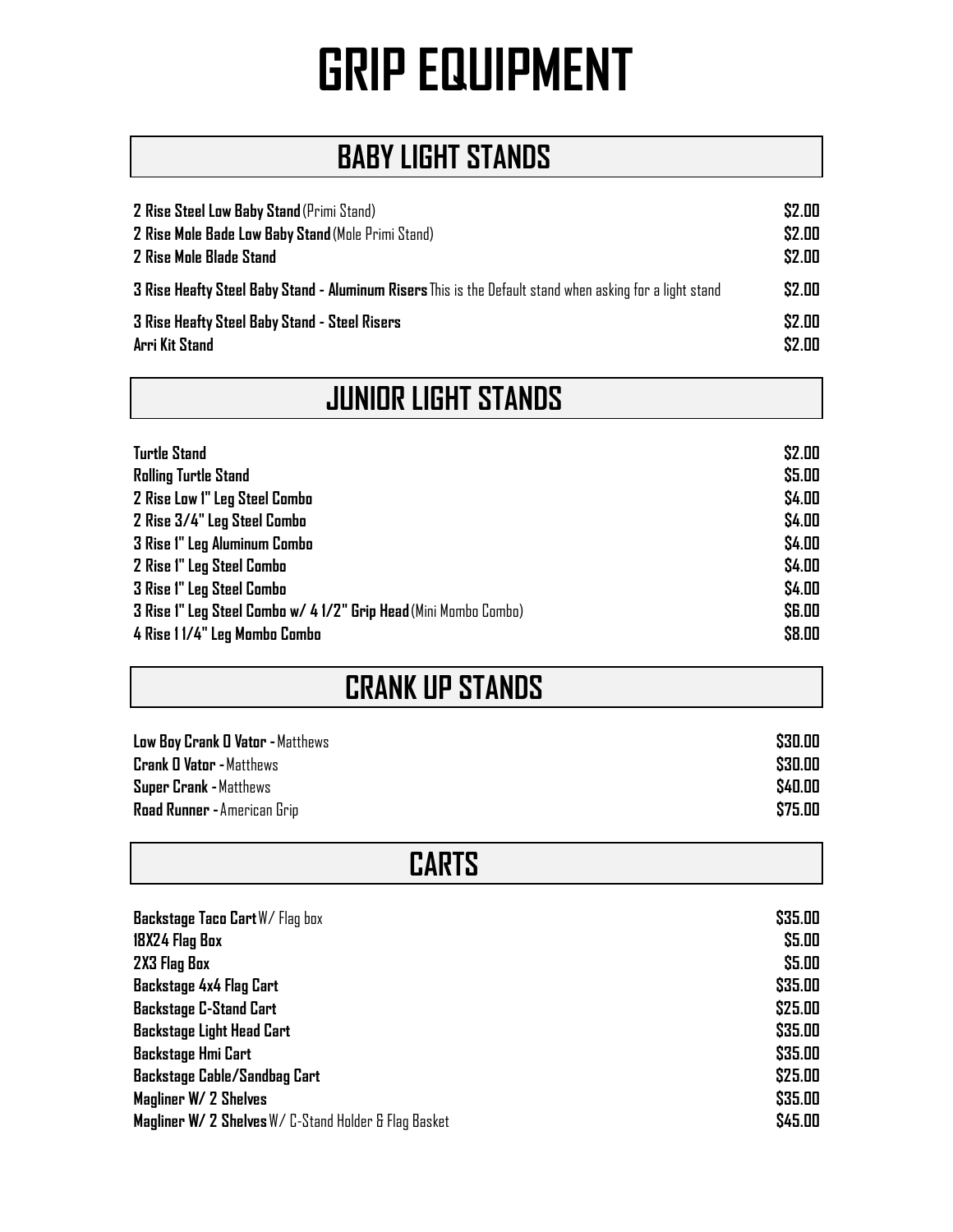#### **C-STANDS**

| 40" C-Stands                                      | \$2.00 |
|---------------------------------------------------|--------|
| 20" C-Stands                                      | \$2.00 |
| 40" Breakdown C-Stands (C+ Stands)                | \$3.00 |
| Turtle Stand                                      | \$1.00 |
| Reg Gobe Arms                                     | \$1.00 |
| Short Gobe Arms                                   | \$1.00 |
| <b>Gobe Heads</b>                                 | \$1.00 |
| Double Gobe Heads                                 | \$1.00 |
| <b>C- Boom Adpator W/ Ear (</b> C-Stand Required) | \$3.00 |

### **COMBO STANDS**

| 2 Rise Low 1" Leg Steel Combo                                    | \$4.00       |
|------------------------------------------------------------------|--------------|
| 2 Rise 3/4" Leg Steel Combo                                      | \$4.00       |
| <b>3 Rise 1" Leg Aluminum Combo</b>                              | \$4.00       |
| <b>2 Rise 1" Leg Steel Combo</b>                                 | \$4.00       |
| <b>3 Rise 1" Leg Steel Combo</b>                                 | \$4.00       |
| 3 Rise 1" Leg Steel Combo w/ 4 1/2" Grip Head (Mini Mombo Combo) | <b>SG.00</b> |
| 4 Rise 1 1/4" Leg Mombo Combo                                    | \$8.00       |

#### **STAND WHEELS**

| $3/4$ " Locking Wheels (Set of 3) (Baby Stands)            | \$3.00 |
|------------------------------------------------------------|--------|
| <b>1" Locking Wheels</b> (Set of 3) (Combo Stands)         | \$3.00 |
| 11/4" Mombo Locking Wheels (Set of 3) (Mombo Combo Stands) | \$5.00 |

### **HI ROLLERS**

| <b>3 Rise Medium Roller</b> I" Legs       | \$5.00 |
|-------------------------------------------|--------|
| <b>3 Rise Hi Roller</b> (" Legs           | \$5.00 |
| 4 Rise Hi Hi Roller Heavy Duty 11/4" Legs | \$8.00 |

#### **OFFSETS AND RISERS**

| <b>Baby Offset Arm</b>        | \$1.00 |
|-------------------------------|--------|
| Jr Offset Arm                 | \$1.00 |
| Adjustable Offset Arm         | \$2.00 |
| <b>Triple Baby Offset Arm</b> | \$1.00 |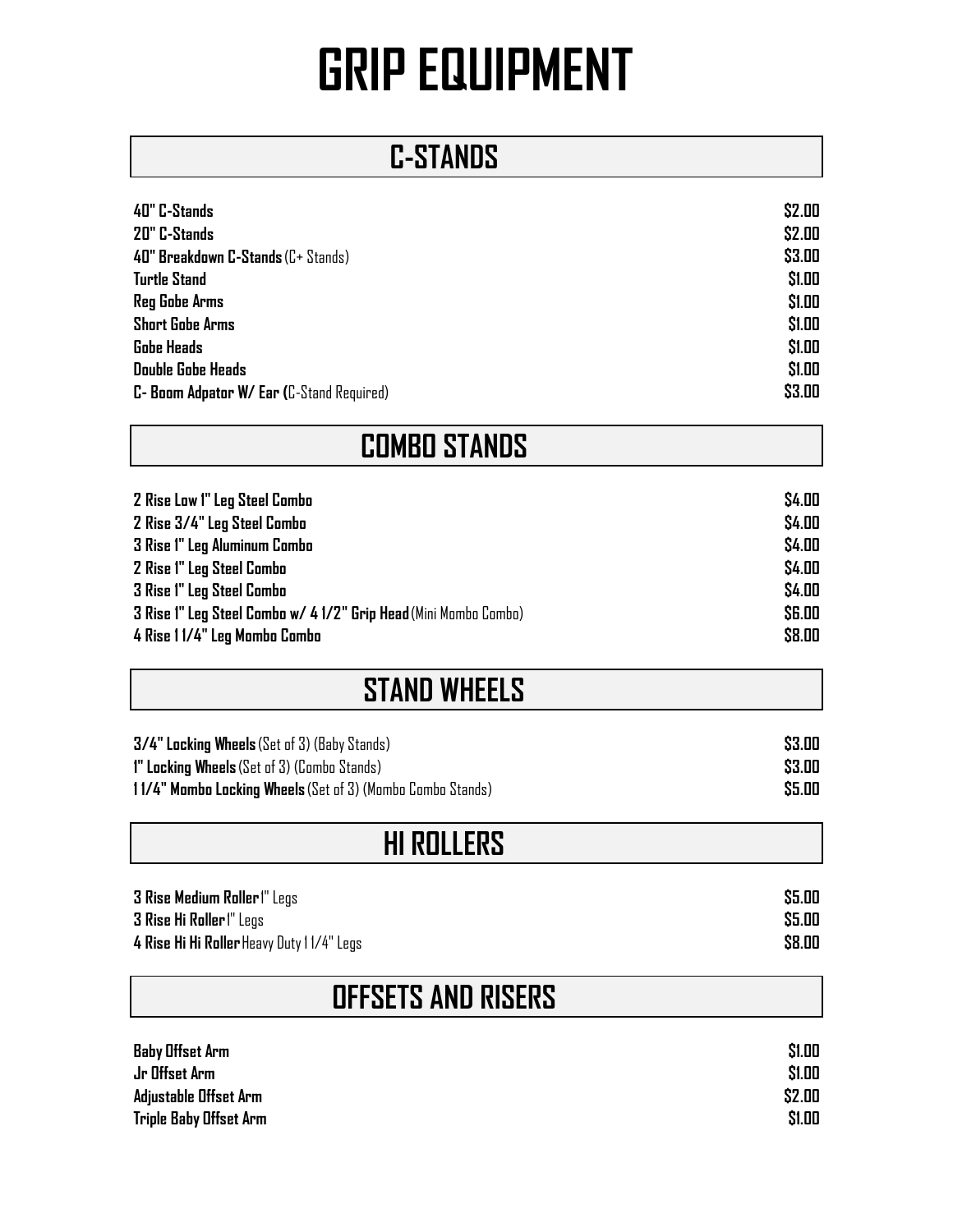| <b>WALL SPREADERS</b>                                     |               |
|-----------------------------------------------------------|---------------|
| Mini Menace Arm - Baby Spud End                           | <b>\$6.00</b> |
| Mini Menace Arm - Jr. Receiver End                        | \$8.00        |
| <b>Condor Pipe Mount (Candlestick)</b>                    | \$3.00        |
| <b>Condor Mount Bracket</b> for Condor Mount              | \$20.00       |
| 12"Baby Riser                                             | \$1.00        |
| 18" Baby Riser                                            | \$1.00        |
| 24"Baby Riser                                             | \$1.00        |
| 36" Jr Riser                                              | \$1.00        |
| Jr Riser For Chapman or Fisher Dolly                      | \$2.00        |
| Jr Drop Down Arm                                          | \$1.00        |
| <b>Jr 90 degree Pin</b> (Usually Used With Kino Image 80) | \$3.00        |
| <b>G"</b> Baby Riser                                      | \$1.00        |
| Triple Jr Offset Arm                                      | \$2.00        |

| 2X4 Wall Spreader                            | <b>S1.00</b> |
|----------------------------------------------|--------------|
| 2X4 Slider Hanger W/ Jr Receiver & Baby Spud | \$1.00       |
| $2X4$ Slider Splicer (Set of 2)              | \$2.00       |
| 2X4 Slider W/ Ears                           | \$1.00       |

| <b>POLE CATS</b> |  |
|------------------|--|
|------------------|--|

| 3-5' Pole Cat                                                            | \$5.00 |
|--------------------------------------------------------------------------|--------|
| 5-8' Pole Cat                                                            | \$5.00 |
| 7-12' Pole Cat                                                           | \$5.00 |
| Mayfer Clamp W/ Baby Spud (Must Use These With Pole Cats To Hang Lights) | \$1.00 |

| Speed PipeRail Wall Spreader System (Additional Speed Rail Required) (Determine length by taking length of | \$4.00 |
|------------------------------------------------------------------------------------------------------------|--------|
| speedrail and add I foot to 5 feet. So a 10ft speedrail will fit a space 11 to 15ft)                       |        |

#### **SPEED PIPE RAIL ITEMS**

**ALL SPEED PIPE RAIL AND ITEMS ARE 1 1/4"**

Some 1 1/2" Speedrail and Items available on request

| Speed Pipe Rail Clamps W/ Ears        | \$1.00 |
|---------------------------------------|--------|
| Speed Pipe Rail Clamps W/ Baby        | \$1.00 |
| Speed Pipe Rail Clamps W/ Jr Receiver | \$1.00 |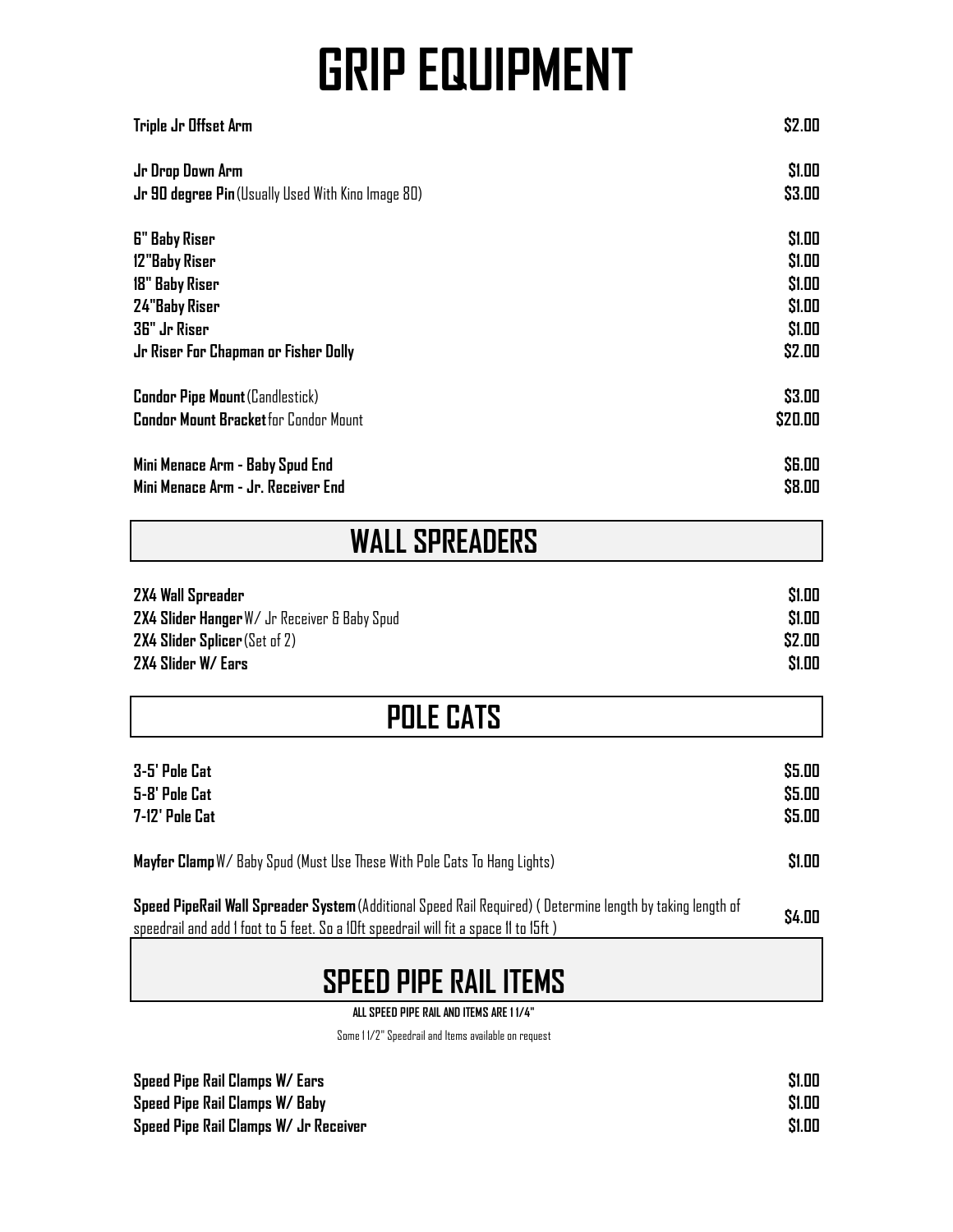| Speed Pipe Rail Clamps W/ Jr Spud (Big Ben Clamp)<br><b>Speed Pipe Rail Connector</b><br>Speed Pipe Rail Connector W/ Ear                                                                                            | \$1.00<br>\$1.00<br>\$1.00 |
|----------------------------------------------------------------------------------------------------------------------------------------------------------------------------------------------------------------------|----------------------------|
| Speed Pipe Rail Wall Spreader System (Additional Speed Pipe Rail Required) (Determine length by taking<br>length of speed pipe rail and add I foot to 5 feet. So a 10ft speed pipe rail will fit a space 11 to 15ft) | \$4.00                     |
| <b>Speed C-Clamp</b> (Additional Speed Pipe Rail Required)<br><b>Menace Arm Rig</b> (3 Pcs) (Additional Speed Pipe Rail Required)                                                                                    | \$4.00<br>\$4.00           |
| <b>Non Swivel Cheeseboro</b>                                                                                                                                                                                         | \$1.00                     |
| <b>Swivel Cheeseboro</b>                                                                                                                                                                                             | \$1.00                     |
| <b>Timber Clips</b>                                                                                                                                                                                                  | \$1.00                     |
| 20' Speed Pipe rail                                                                                                                                                                                                  | \$7.00                     |
| 16' Speed Pipe rail                                                                                                                                                                                                  | <b>\$6.00</b>              |
| 14' Speed Pipe rail                                                                                                                                                                                                  | \$5.00                     |
| 12' Speed Pipe rail                                                                                                                                                                                                  | \$5.00                     |
| 10' Speed Pipe rail                                                                                                                                                                                                  | \$4.00                     |
| <b>8' Speed Pipe rail</b>                                                                                                                                                                                            | \$2.00                     |
| <b>6' Speed Pipe rail</b>                                                                                                                                                                                            | \$2.00                     |
| 4' Speed Pipe rail                                                                                                                                                                                                   | \$2.00                     |
| <b>3' Speed Pipe rail</b>                                                                                                                                                                                            | \$2.00                     |
| 2' Speed Pipe rail                                                                                                                                                                                                   | \$1.00                     |
| 1' Speed Pipe rail                                                                                                                                                                                                   | \$1.00                     |

### **MOUNTING PLATES**

| <b>3" Baby Plate</b>                                                   | \$1.00  |
|------------------------------------------------------------------------|---------|
| 3" Beaver Board (3" Baby Plate On Pancake Apple Box)                   | \$3.00  |
| <b>G"Baby Plate</b>                                                    | \$1.00  |
| <b>Female Baby Plate</b>                                               | \$1.00  |
| <b>Right Angle Baby Plate</b>                                          | \$1.00  |
| <b>Curved Baby Plate W/ Baby Spud</b> (Used To Mount To Vertical Pole) | \$3.00  |
| <b>6" Suction Suction Cup W/ Baby Spud</b>                             | \$5.00  |
| <b>6" Suction Suction Cup W/ Articulating Baby Spud</b>                | \$5.00  |
| <b>6" Suction Suction Cup W/ 3 Way Leavel Head (Camera Mount)</b>      | \$15.00 |
| 10" Super Suction Suction Cup W/ Baby Spud                             | \$10.00 |
| Jr Plate                                                               | \$2.00  |
| Jr T-bone                                                              | \$1.00  |
| Jr Wall Bracket                                                        | \$1.00  |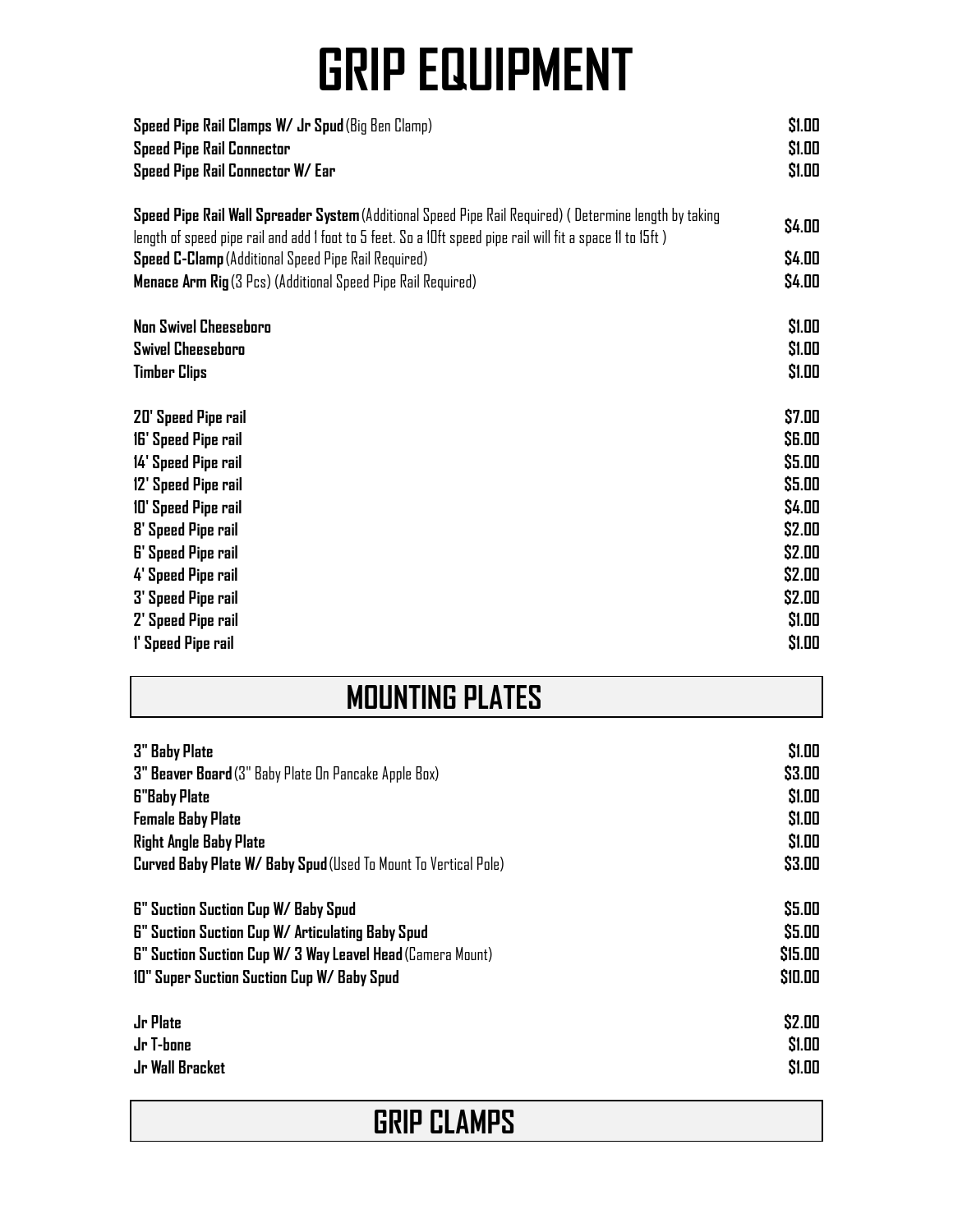| <b>6" Furniture Clamp W/ Baby Spud</b>                | \$1.00        |
|-------------------------------------------------------|---------------|
| 12"Furniture Clamp W/ Baby Spud                       | \$1.00        |
| 18"Furniture Clamp W/ Baby Spud                       | \$1.00        |
|                                                       |               |
| 24"Furniture Clamp W/ Baby Spud                       | \$1.00        |
| 36' Bar Clamp W/ Baby Spud or Jr Receiver             | \$3.00        |
| Gaffer Grip W/ Baby Spud                              | \$1.00        |
| Mayfer Clamp W/ Baby Spud                             | \$1.00        |
| Magic Arm W/ Mayfer Clamp                             | <b>\$6.00</b> |
| Flex Arm W/ Mayfer Clamp                              | <b>\$6.00</b> |
| Cardellini Clamp - End Jaw                            | \$2.00        |
| Cardellini Clamp - Center Jaw                         | \$2.00        |
| <b>Cardellini Clamp</b> - Center Jaw Extended Opening | \$2.00        |
| Mini Cardellini Clamp W/ 5/8" Baby Adaptor            | \$4.00        |
| Skinny Mini Cardellini Clamp W/5/8" Baby Adaptor      | \$4.00        |
|                                                       |               |
| <b>Magazine Clamp</b>                                 | \$5.00        |
| <b>Baby Pipe Clamp</b>                                | \$1.00        |
| Jr Pipe Clamp                                         | \$2.00        |
| Jr Trapeze                                            | \$1.00        |
| <b>Baby Trombone</b>                                  | \$2.00        |
| Jr Trombone                                           | \$2.00        |
| <b>Baby Wall Sled</b>                                 | \$1.00        |
| 3' to 6' Stirup                                       | \$5.00        |
| <b>Saftey Hangers</b>                                 | \$0.50        |
|                                                       |               |

| <b>C-CLAMPS</b> |  |  |  |  |
|-----------------|--|--|--|--|
|-----------------|--|--|--|--|

| 4" C-Clamp W/ Baby Spud       | \$1.00 |
|-------------------------------|--------|
| <b>G"C-Clamp W/ Baby Spud</b> | \$1.00 |
| 8"C-Clamp W/ Baby Spud        | \$1.00 |
| 10"C-Clamp W/ Baby Spud       | \$2.00 |
| 12"C-Clamp W/ Baby Spud       | \$3.00 |
| 4" C-Clamp W/ Jr. Receiver    | \$1.00 |
| 6" C-Clamp W/ Jr. Receiver    | \$1.00 |
| 8"C-Clamp W/ Jr. Receiver     | \$1.00 |
| 10"C-Clamp W/ Jr. Receiver    | \$2.00 |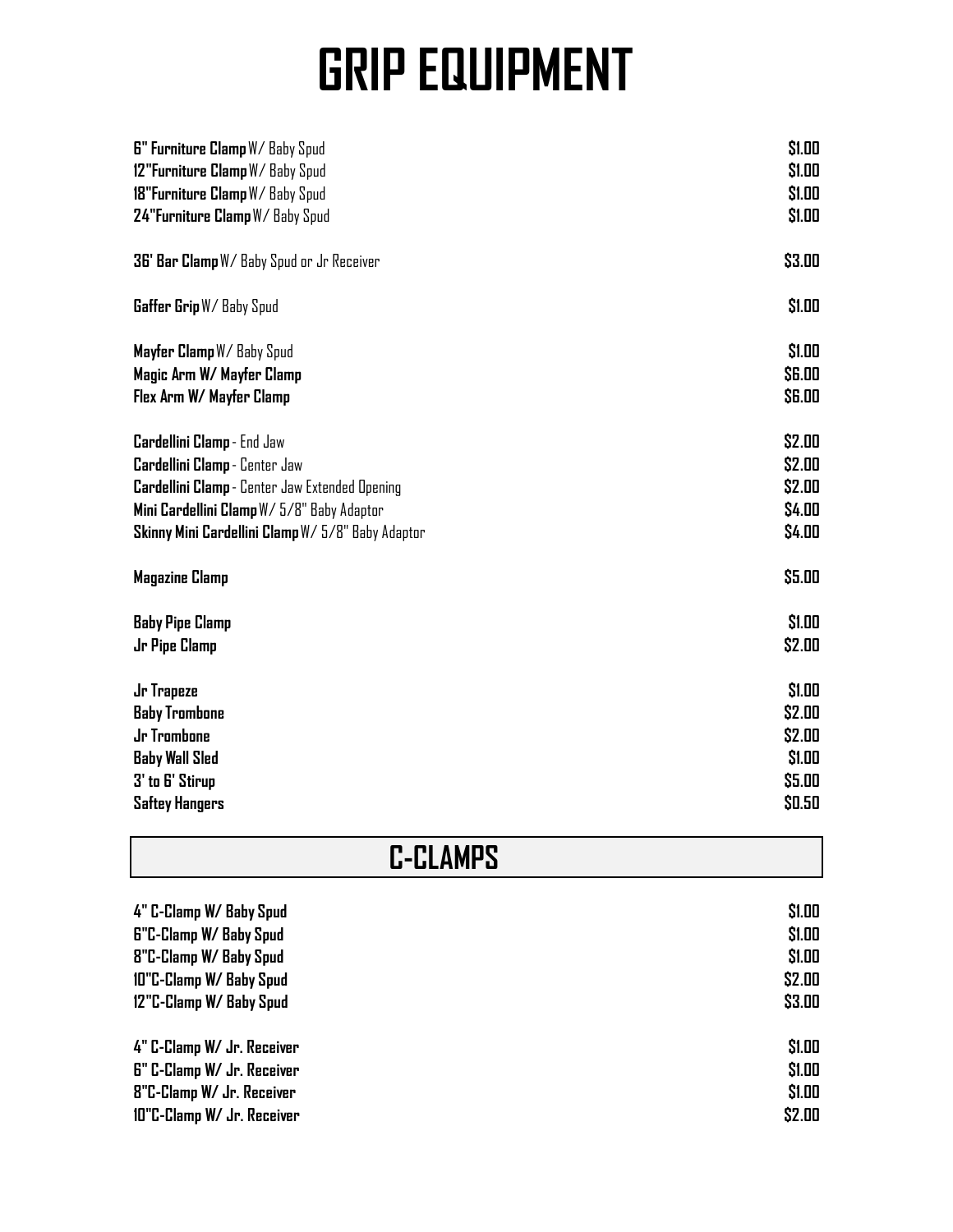| \$1.00<br>2" C-Clamp<br>\$1.00<br>3" C-Clamp               |
|------------------------------------------------------------|
|                                                            |
|                                                            |
| \$1.00<br>4" C-Clamp                                       |
| \$1.00<br><b>6"</b> C-Clamp                                |
| <b>8"</b> C-Clamp<br>\$1.00                                |
| \$2.00<br>10" C-Clamp                                      |
| \$3.00<br>12" C-Clamp                                      |
| \$1.00<br>4" Deep set C-Clamp                              |
| \$1.00<br>Tree Branch Holder C-Clamp                       |
| \$3.00<br><b>C- Boom Adpator W/ Ear</b> (C-Stand Required) |
| \$1.00<br><b>Baby C-Clamp Add On Adaptor</b>               |

| MISC MOUNTING EQUIP |  |  |
|---------------------|--|--|
|---------------------|--|--|

| <b>Duck Bill Beadboard Holder</b> | \$1.00 |
|-----------------------------------|--------|
| <b>Foam Core Holder</b>           | \$1.00 |
| <b>Norms Pin</b>                  | \$1.00 |
| Wide Putty Knife W/ Baby Spud     | \$1.00 |
| Thin Putty Knife W/ Baby Spud     | \$1.00 |
| 90 Degree Baby Pin                | \$1.00 |
| <b>Chain Vise Grip</b>            | \$1.00 |
| Chain Vise Grip W/ Baby Spud      | \$1.00 |
| Ceiling Clip W/ Baby              | \$1.00 |
| 2" Ceiling Clip W/ Baby           | \$1.00 |
| Ceiling Clip W/ Hanger            | \$1.00 |
| Jr to Baby Spud Adaptors          | \$1.00 |
| 4 1/2" Jr. Grip Head (Lollipop)   | \$2.00 |
| <b>Grip Saver</b>                 | \$2.00 |
| Grip Saver W/ 4 1/2" Grip Head    | \$2.00 |
| Pole Tree Hanger                  | \$3.00 |

**MISC**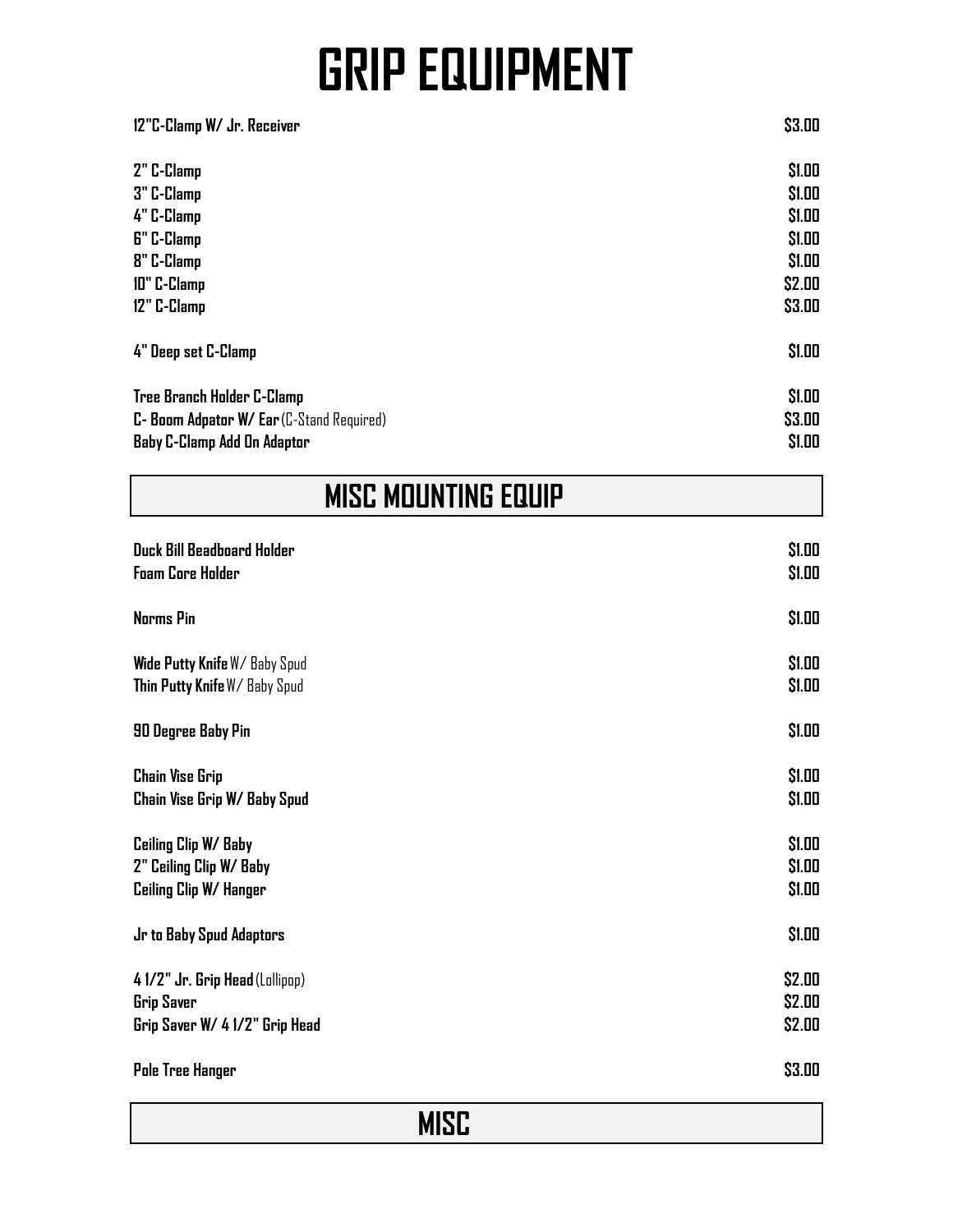| <b>20Lb Sandbags</b>                             | \$1.00  |
|--------------------------------------------------|---------|
| <b>35Lb Sandbags</b>                             | \$2.00  |
| Fly Away Sandbags (Must Fill With Sand Yourself) | \$2.00  |
| Water Fill Bag (Must Fill With Water)            | \$2.00  |
| <b>25Lb Shotbags</b>                             | \$3.00  |
| <b>35Lb Shotbags</b>                             | \$4.00  |
| <b>Full Apple Box</b>                            | \$1.00  |
| <b>Half Apple Box</b>                            | \$1.00  |
| Quarter Apple Box                                | \$1.00  |
| Eighth Apple Box - (Pancake)                     | \$1.00  |
| Cup Blocks (Set of 12)                           | \$2.00  |
| Step Blocks (Set of 4)                           | \$2.00  |
| #1 Grip Clips                                    | \$0.50  |
| #2 Grip Clips                                    | \$0.50  |
| #3 Grip Clips                                    | \$0.50  |
| <b>Tent Stakes</b>                               | \$2.00  |
| <b>Rachet Straps</b>                             | \$1.00  |
| <b>Furniture Pads</b>                            | \$1.50  |
| Umbrella W Jr. Spud                              | \$10.00 |

| <b>PARALLELS</b>                                |         |
|-------------------------------------------------|---------|
| <b>Parallels Complete</b>                       | \$50.00 |
| <b>Parallel Side and Top Only</b>               | \$35.00 |
| <b>REFLECTORS</b>                               |         |
| 4X4 Silver Reflector (Needs Combo Stand)        | \$20.00 |
| 4X4 Gold Reflector (Needs Combo Stand)          | \$20.00 |
| 4X4 Mirror Reflector (Needs Combo Stand)        | \$27.00 |
| <b>3X3 Silver Reflector</b> (Needs Combo Stand) | \$20.00 |

**2X2 Silver Reflector** (Needs Baby Stand) **\$10.00 2X2 Mirror Reflector** (Needs Baby Stand) **\$16.00**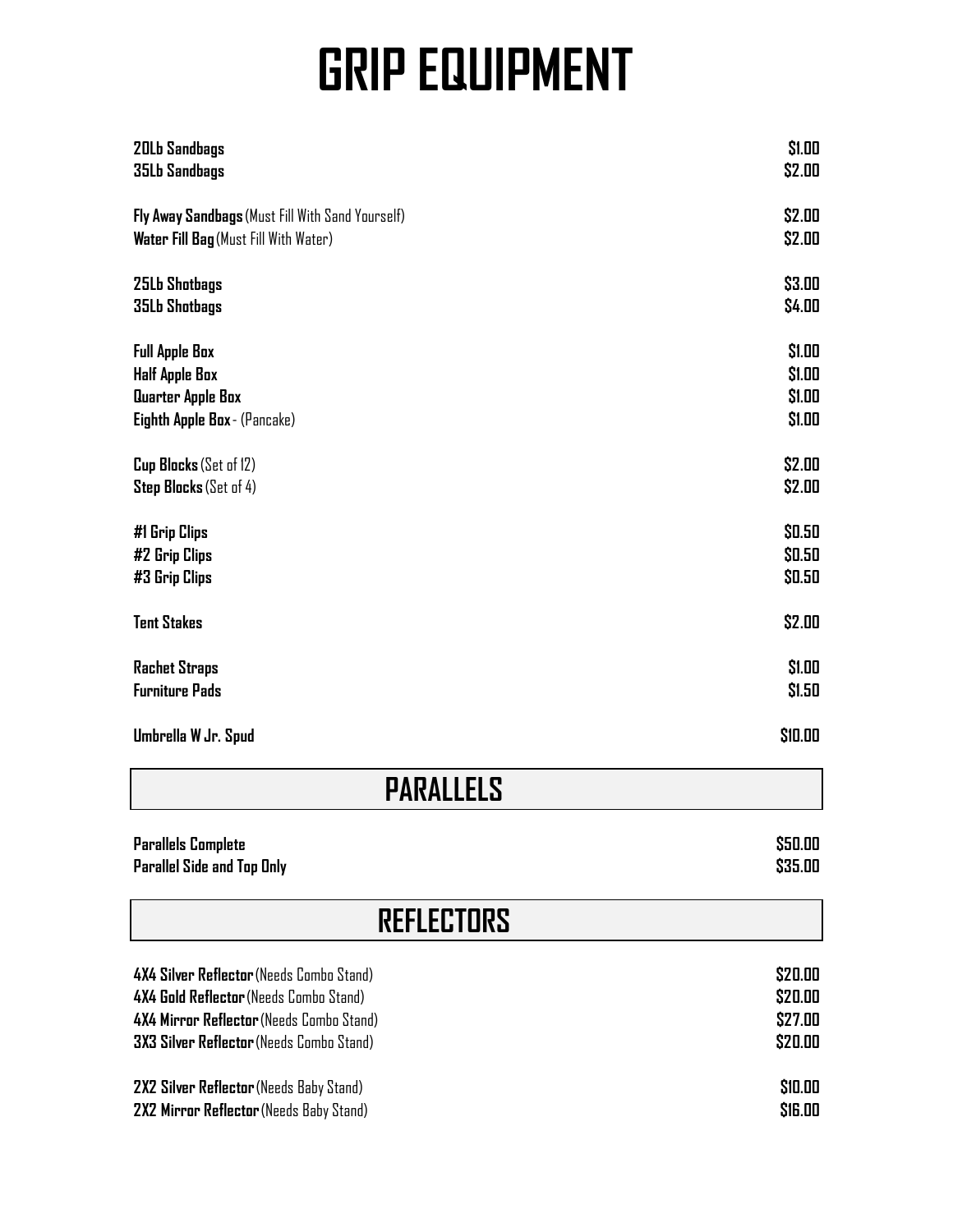| 42X42 Mathews Polito Board Silver Reflector (Polito Bracket Required) | \$15.00       |
|-----------------------------------------------------------------------|---------------|
| 42X42 Mathews Polito Board Silver Reflector (Polito Bracket Required) | \$15.00       |
| Matthews Polito Bracket (Polito Board Required)                       | \$5.00        |
| Silver/White 42" Flex Fill                                            | \$10.00       |
| Gold/White 42" Flex Fill                                              | \$10.00       |
| <b>5 in One Flex Fill</b>                                             | \$20.00       |
| <b>Flex Fill Stand Holder</b>                                         | \$8.00        |
| 2x2 Beadboard                                                         | \$3.00        |
| 2x2 Beadboard W/ Sliver                                               | <b>\$6.00</b> |
| 2x2 Beadboard w/ Gold                                                 | <b>\$6.00</b> |
| 3x3 Beadboard                                                         | \$4.00        |
| 3x3 Beadboard W/ Silver                                               | \$8.00        |
| 2x4 Beadboard                                                         | \$4.00        |
| 2x4 Beadboard w/ Silver                                               | \$8.00        |
| 4x4 Beadboard                                                         | \$5.00        |
| 4x4 Beadboard W/ Silver                                               | \$10.00       |
| 4x4 Beadboard W/ Gold                                                 | \$10.00       |
| 4x8 Beadboard                                                         | \$10.00       |

| <b>LADDERS</b>                     |               |
|------------------------------------|---------------|
| 4' Step Double Sided Ladder        | \$4.00        |
| <b>6' Step Double Sided Ladder</b> | \$5.00        |
| 8' Step Double Sided Ladder        | <b>\$6.00</b> |
| 10' Step Double Sided Ladder       | \$8.00        |
| 12' Step Double Sided Ladder       | \$10.00       |
| 14' Step Double Sided Ladder       | \$15.00       |
| 4' Step Single Sided Ladder        | \$4.00        |
| <b>6' Step Single Sided Ladder</b> | \$5.00        |
| 8' Step Single Sided Ladder        | <b>\$6.00</b> |
| 10' Step Single Sided Ladder       | \$8.00        |
| 12' Step Single Sided Ladder       | \$10.00       |
| 12' to 20' Extention Ladder        | \$12.00       |

### **FLAGS AND NETS**

| Flex Arm W/ Clamp              | \$2.00        |
|--------------------------------|---------------|
| Flex Arm W/ 5/8" Baby Receiver | \$2.00        |
| Flex Arm W/ Mayfer Clamp       | <b>\$6.00</b> |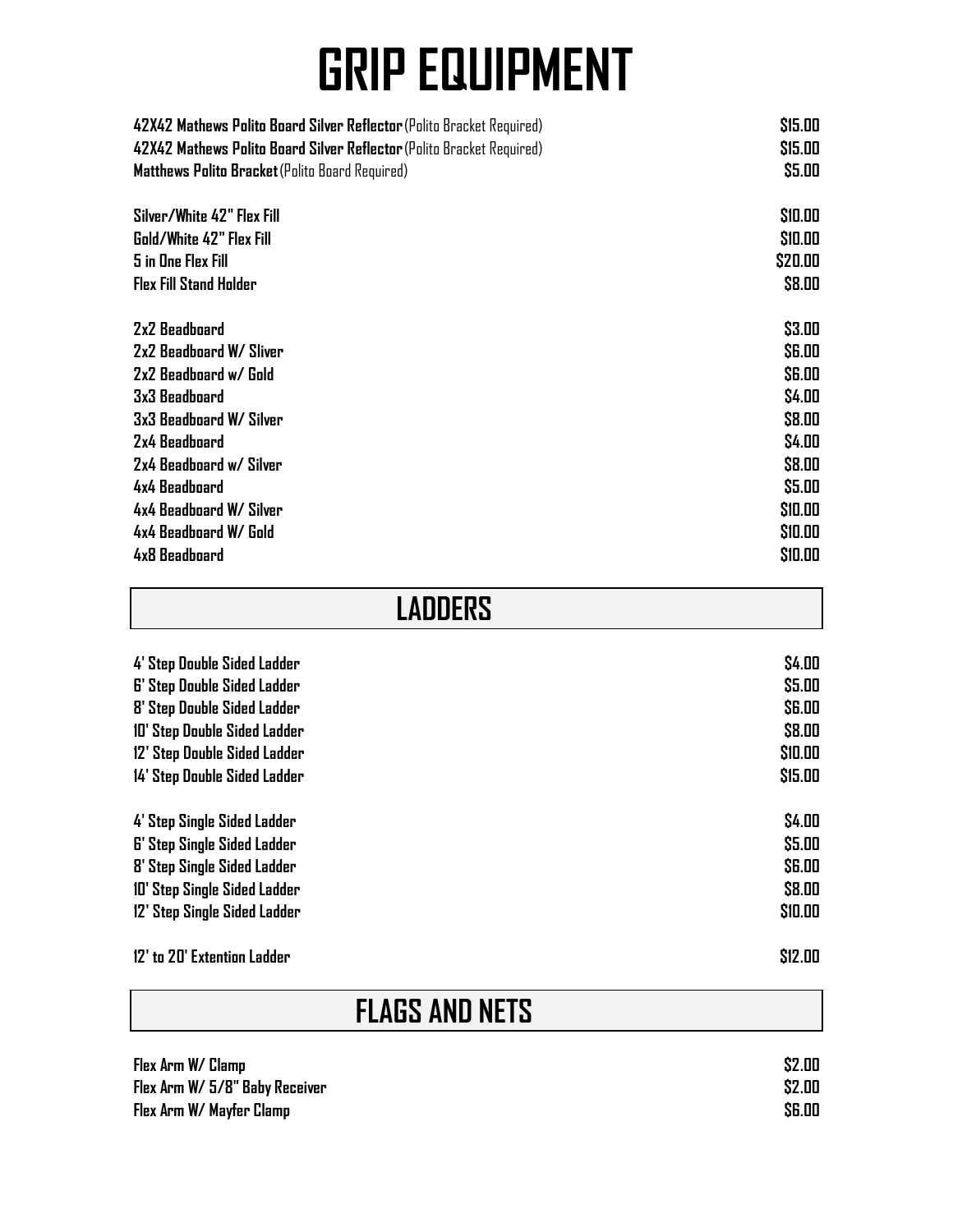| Set of Dots (18 Pieces)                              | \$15.00                              |  |
|------------------------------------------------------|--------------------------------------|--|
| Set of Fingers (18 Pieces)                           | \$15.00                              |  |
|                                                      | <b>10X12 Flex Arm Flags And Nets</b> |  |
| 10x12 Lavender                                       | \$2.00                               |  |
| 10x12 Single                                         | \$1.00                               |  |
| 10x12 Double                                         | \$1.00                               |  |
| <b>IDx12 Silk</b>                                    | \$1.00                               |  |
| 10x12 Solid                                          | \$1.00                               |  |
|                                                      | 12X20 Flex Arm Flags And Nets        |  |
| 12x20 Lavender                                       | \$2.00                               |  |
| 12x20 Single                                         | \$1.00                               |  |
| 12x20 Double                                         | \$1.00                               |  |
| 12x20 Silk                                           | \$1.00                               |  |
| 12x20 Solid                                          | \$1.00                               |  |
| 12x20 Celo Cuc                                       | \$2.00                               |  |
|                                                      | <b>12X18</b>                         |  |
| 12x18 Lavender                                       | \$2.00                               |  |
| 12x18 Single                                         | \$1.00                               |  |
| 12x18 Double                                         | \$1.00                               |  |
| 12x18 Silk                                           | \$1.00                               |  |
| 12x18 Solid                                          | \$1.00                               |  |
| 12x18 Empty Frame                                    | \$1.00                               |  |
| 12x18 Celo Cuc                                       | \$2.00                               |  |
|                                                      | <b>18X24</b>                         |  |
| 18x24 Kit (1) Single (1) Double (1) Silk (2) Solids  | \$5.00                               |  |
| 18x24 Lavender                                       | \$2.00                               |  |
| 18x24 Single                                         | \$1.00                               |  |
| 18x24 Double                                         | \$1.00                               |  |
| 18x24 Silk                                           | \$1.00                               |  |
| 18x24 1/2 (China) Silk                               | \$2.00                               |  |
| 18x24 1/4 Silk                                       | \$2.00                               |  |
| 18x24 Black Silk                                     | \$2.50                               |  |
|                                                      | \$3.00                               |  |
| 18x24 Black 1/2 (China) Silk<br>18x24 Black 1/4 Silk |                                      |  |
|                                                      | \$3.00                               |  |
| 18x24 Solid                                          | \$1.00                               |  |
| 18x24 Empty Frame                                    | \$1.00                               |  |
| 18x24 Metal Flag                                     | \$5.00                               |  |
| 18x24 Celo Cuc                                       | \$2.00                               |  |
| 18x24 Wood Cuc                                       | \$2.00                               |  |
|                                                      | <b>24X36</b>                         |  |
| 24x36 Kit (1) Single (1) Double (1) Silk (2) Solids  | \$7.50                               |  |
| 24x36 Lavender                                       | \$2.00                               |  |
| 24x36 Single                                         | \$1.50                               |  |
| 24x36 Double                                         | \$1.50                               |  |
| 24x36 Silk                                           | \$1.50                               |  |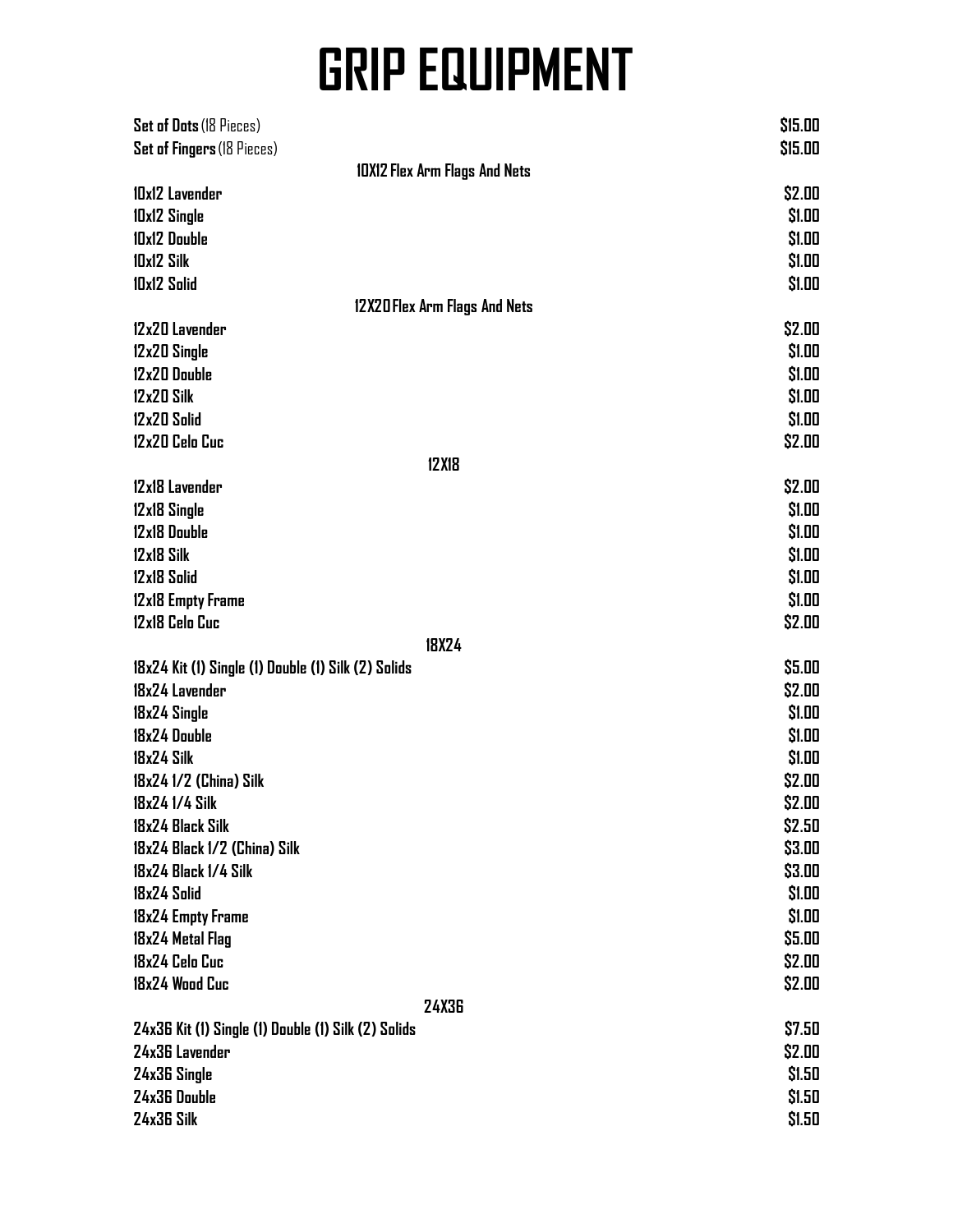| 24x36 1/2 (China) Silk                       | \$2.00        |
|----------------------------------------------|---------------|
| 24x36 1/4 Silk                               | \$2.00        |
| 24x36 Black Silk                             | \$2.50        |
| 24x36 Black 1/2 (China) Silk                 | \$3.00        |
| 24x36 Black 1/4 Silk                         | \$3.00        |
| 24x36 Solid                                  | \$1.50        |
|                                              |               |
| 24x36 Solid Floppy                           | \$2.00        |
| 24x36 Empty Frame                            | \$1.50        |
| 24x36 Metal Flag                             | \$5.00        |
| 24x36 Celo Cuc                               | \$3.00        |
| 24x36 Wood Cuc                               | \$3.00        |
| <b>36X30</b>                                 |               |
| 36x30 Floppy Solid                           | \$4.00        |
| <b>36X36</b>                                 |               |
| <b>36x36 Empty Frame</b>                     | \$2.00        |
| 42X42 (This Size Will Usually Fit In An SUV) |               |
| 42x42 Single                                 | \$2.50        |
| 42x42 Double                                 | \$2.50        |
| 42x42 Silk                                   | \$2.50        |
| 42x42 Solid Floppy                           | \$4.00        |
| 42x42 Empty Frame                            | \$2.50        |
| 42x42 Celo Cuc                               | \$5.00        |
| 48X48 (This Size Will Not Fit In An SUV)     |               |
| 48x48 Single                                 | \$2.50        |
| 48x48 Double                                 | \$2.50        |
| 48x48 Silk                                   | \$2.50        |
| 48x48 1/2 (China) Silk                       | \$3.00        |
| 48x48 1/4 Silk                               | \$3.00        |
| <b>48x48 Black Silk</b>                      | \$5.00        |
| 48x48 Black 1/2 (China) Silk                 | \$5.00        |
| 48x48 Black 1/4 Silk                         | \$5.00        |
| 48x48 Floppy Solid                           | \$4.00        |
| 48x48 Bleached Muslin                        | \$5.00        |
| 48x48 Bleached Muslin Floppy                 | \$7.00        |
| 48x48 Unbleached Muslin                      | \$5.00        |
| 48x48 Unbleached Muslin Floppy               | \$7.00        |
| 48x48 Ultra Bounce                           | \$4.00        |
| 48x48 Ultra Bounce Floppy                    | <b>\$6.00</b> |
| 48x48 Black and White Griff                  | \$4.00        |
| 48x48 Empty Frame                            | \$2.50        |
| 48x48 Light Grid Tie On W/ Frame             | \$10.00       |
| 48x48 1/2 Soft Frost Tie On W/ Frame         | \$10.00       |
| 48x48 Hi Light Tie On W/ Frame               | \$10.00       |
| 48x48 Celo Cuc                               | \$5.00        |
| 48x48 Wood Cuc                               | \$5.00        |
|                                              |               |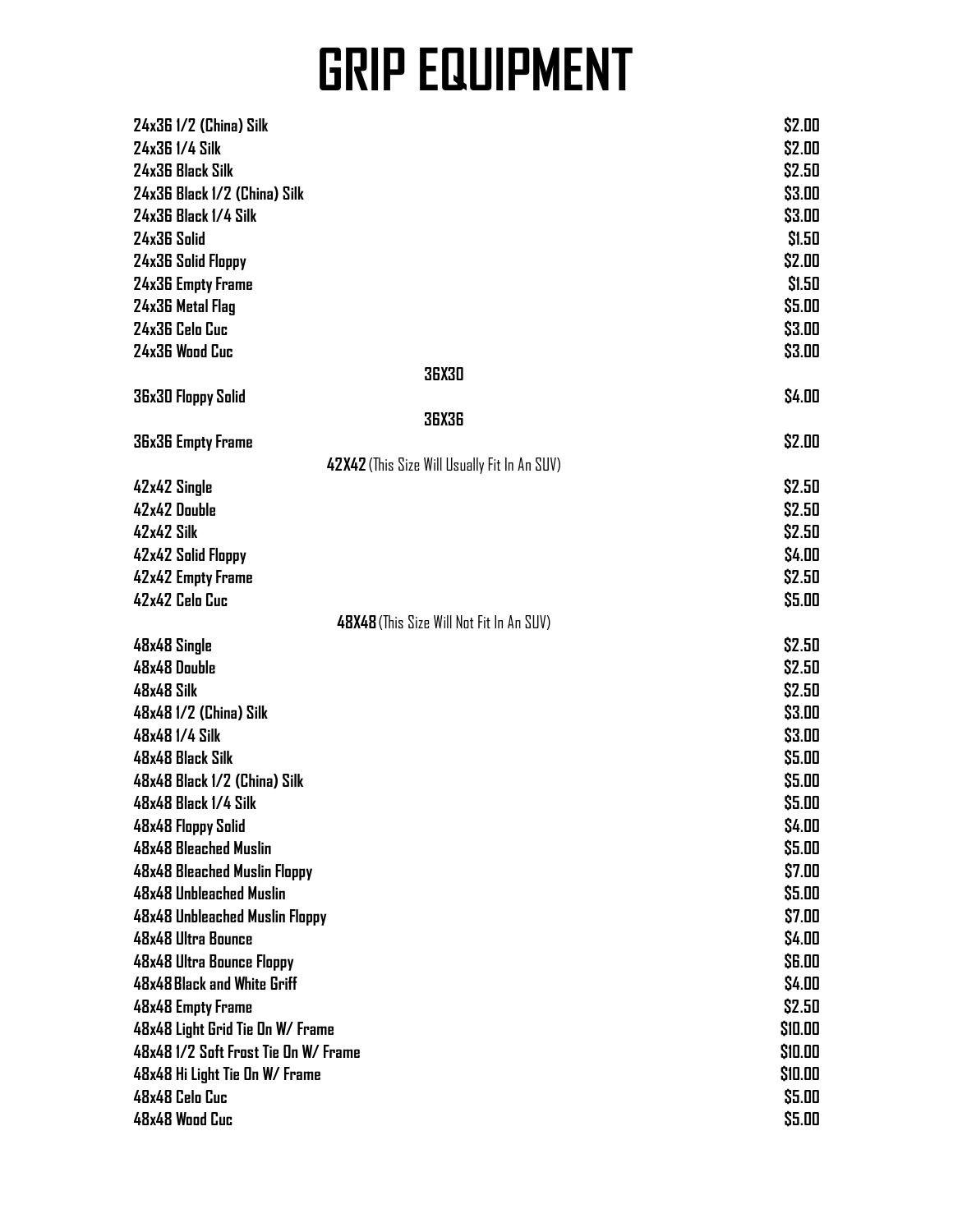| \$1.50                       |
|------------------------------|
| \$2.00                       |
|                              |
| \$2.00                       |
| \$3.00                       |
|                              |
| \$2.00                       |
| \$3.00                       |
|                              |
| \$4.00                       |
| <b>24X60</b><br><b>24X72</b> |

### **BUTTERFLY SETS OVERHEAD FRAMES AND CLOTH**

| 20X Butterfly Set W/ Silk, Solid, B/W Grif and Frame<br>20X Butterfly Set Breakdown Frame W/ Silk, Solid, B/W Grif and Frame<br>12X Butterfly Set W/ Silk, Solid, B/W Grif and Frame<br>12X Butterfly Set W/ Breakdown Frame W/ Silk, Solid, B/W Grif and Frame<br>8X Butterfly Set W/ Silk, Solid, B/W Grif and Frame | \$95.00<br>\$100.00<br>\$65.00<br><b>\$67.00</b><br>\$50.00 |
|------------------------------------------------------------------------------------------------------------------------------------------------------------------------------------------------------------------------------------------------------------------------------------------------------------------------|-------------------------------------------------------------|
| <b>GX Butterfly Set W/ Silk, Solid, B/W Grif and Frame</b>                                                                                                                                                                                                                                                             | \$40.00                                                     |
| <b>OVERHEAD FRAMES</b>                                                                                                                                                                                                                                                                                                 |                                                             |
| <b>20X20 Frame</b> (Rails are 20Ft Long)<br>20X20 Breakdown Frame (Rails are IOFt Long)                                                                                                                                                                                                                                | \$20.00<br>\$25.00                                          |
| 12X20 Breakdown Frame (Rails are IOFt & 12Ft Long)                                                                                                                                                                                                                                                                     | \$25.00                                                     |
| 12X12 Frame (Rails are 12Ft Long)                                                                                                                                                                                                                                                                                      | \$10.00                                                     |
| 12X12 Breakdown Frame (Rails are 6Ft Long)                                                                                                                                                                                                                                                                             | \$12.00                                                     |
| <b>8X8 Frame</b>                                                                                                                                                                                                                                                                                                       | \$10.00                                                     |
| 8X8 Breakdown Frame (Rails are 4ft long)                                                                                                                                                                                                                                                                               | \$12.00                                                     |
| <b>GXG</b> Frame                                                                                                                                                                                                                                                                                                       | <b>SG.00</b>                                                |
| <b>4X4 Frame</b>                                                                                                                                                                                                                                                                                                       | \$5.00                                                      |
| <b>GXG Buy these items (Used)</b>                                                                                                                                                                                                                                                                                      |                                                             |
| <b><i>GxG Single</i></b>                                                                                                                                                                                                                                                                                               | \$15.00                                                     |
| <b>GxG Double</b>                                                                                                                                                                                                                                                                                                      | \$20.00                                                     |
| <b>GxG Solid</b>                                                                                                                                                                                                                                                                                                       | \$10.00                                                     |
| <b>GxG Silk</b><br><b>ExE 1/2 (China) Silk</b>                                                                                                                                                                                                                                                                         | \$10.00<br>\$13.00                                          |
| <b>GxG 1/4 Silk</b>                                                                                                                                                                                                                                                                                                    | \$13.00                                                     |
| <b>GxG Black Silk</b>                                                                                                                                                                                                                                                                                                  | \$15.00                                                     |
|                                                                                                                                                                                                                                                                                                                        |                                                             |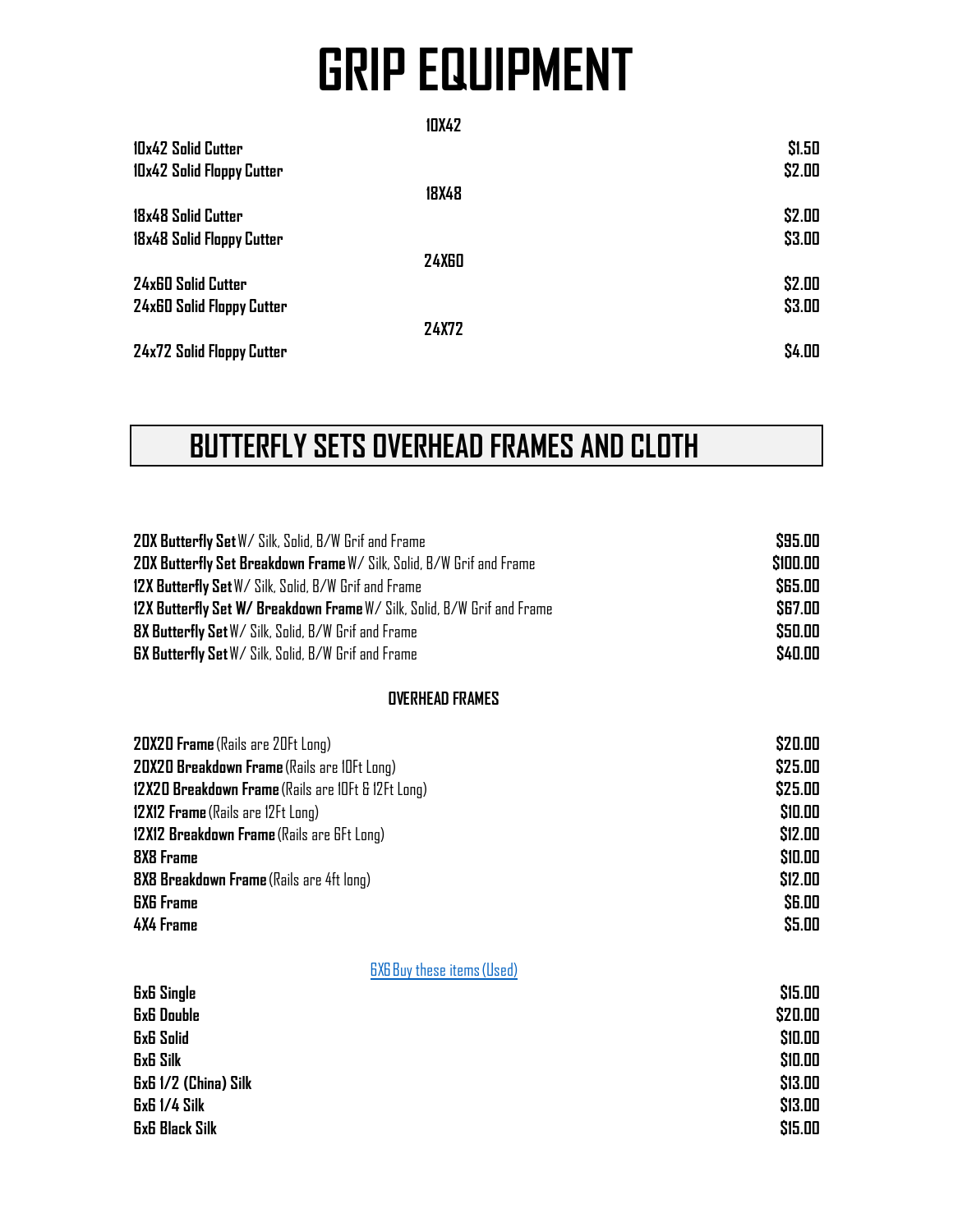| <b>GxG B/W Griff</b>                        | \$10.00 |
|---------------------------------------------|---------|
| <b>GxG Clear Griff</b>                      | \$10.00 |
| <b>GxG Silver / White Lemay</b>             | \$13.00 |
| <b>6x6 Gold / White Lemay</b>               | \$13.00 |
| <b>6x6 Copper / White Lemay</b>             | \$13.00 |
| <b>6x6 Gold / Silver Checkerboard Lemay</b> | \$13.00 |
| <b>GxG Bleached Muslin</b>                  | \$13.00 |
| <b>6x6 Unbleached Muslin</b>                | \$13.00 |
| <b>6x6 Silver Microwave</b>                 | \$25.00 |
| <b>6x6 Gold Microwave</b>                   | \$25.00 |
| <b>6x6 Full Grid Cloth</b>                  | \$13.00 |
| <b>6x6 1/2 Grid Cloth</b>                   | \$13.00 |
| <b>6x6 1/4 Grid Cloth</b>                   | \$13.00 |
| <b>6x6 Full Silent Grid Cloth</b>           | \$15.00 |
| <b>6x6 1/2 Silent Grid Cloth</b>            | \$15.00 |
| <b>6x6 1/4 Silent Grid Cloth</b>            | \$15.00 |
| <b>6x6 Ultra Bounce</b>                     | \$13.00 |
| <b>GxG 1/2 Soft Frost</b>                   | \$20.00 |
| <b>GxG Hi Light</b>                         | \$25.00 |
| <b>6x6 Digi Blue</b>                        | \$25.00 |
| <b>6x6 Blue Chroma Key</b>                  | \$25.00 |
| 6x6 Digi Green                              | \$25.00 |
| <b>6x6 Green Chroma Key</b>                 | \$25.00 |
| 8X8 Buy these items (Used)                  |         |
| 8x8 Single                                  | \$20.00 |
| 8x8 Double                                  | \$25.00 |
| <b>8x8 Solid</b>                            | \$13.00 |
| <b>8x8 Silk</b>                             | \$13.00 |
| 8x8 1/2 (China) Silk                        | \$17.00 |
| <b>8x8 1/4 Silk</b>                         | \$17.00 |
| 8x8 Black Silk                              | \$18.00 |
| <b>8x8 B/W Griff</b>                        | \$13.00 |
| 8x8 Clear Griff                             | \$13.00 |
| <b>8x8 Silver / White Lemay</b>             | \$25.00 |
| 8x8 Gold/White Lemay                        | \$25.00 |
| 8x8 Copper/White Lemay                      | \$25.00 |
| 8x8 Gold/Silver Checkerboard Lemay          | \$30.00 |
| 8x8 Bleached Muslin                         | \$17.00 |
| 8x8 Unbleached Muslin                       | \$17.00 |
| 8x8 Full Grid Cloth                         | \$17.00 |
| 8x8 1/2 Grid Cloth                          | \$17.00 |
| 8x8 1/4 Grid Cloth                          | \$17.00 |
| 8x8 Full Silent Grid Cloth                  | \$20.00 |
| 8x8 1/2 Silent Grid Cloth                   | \$20.00 |
| 8x8 1/4 Silent Grid Cloth                   | \$20.00 |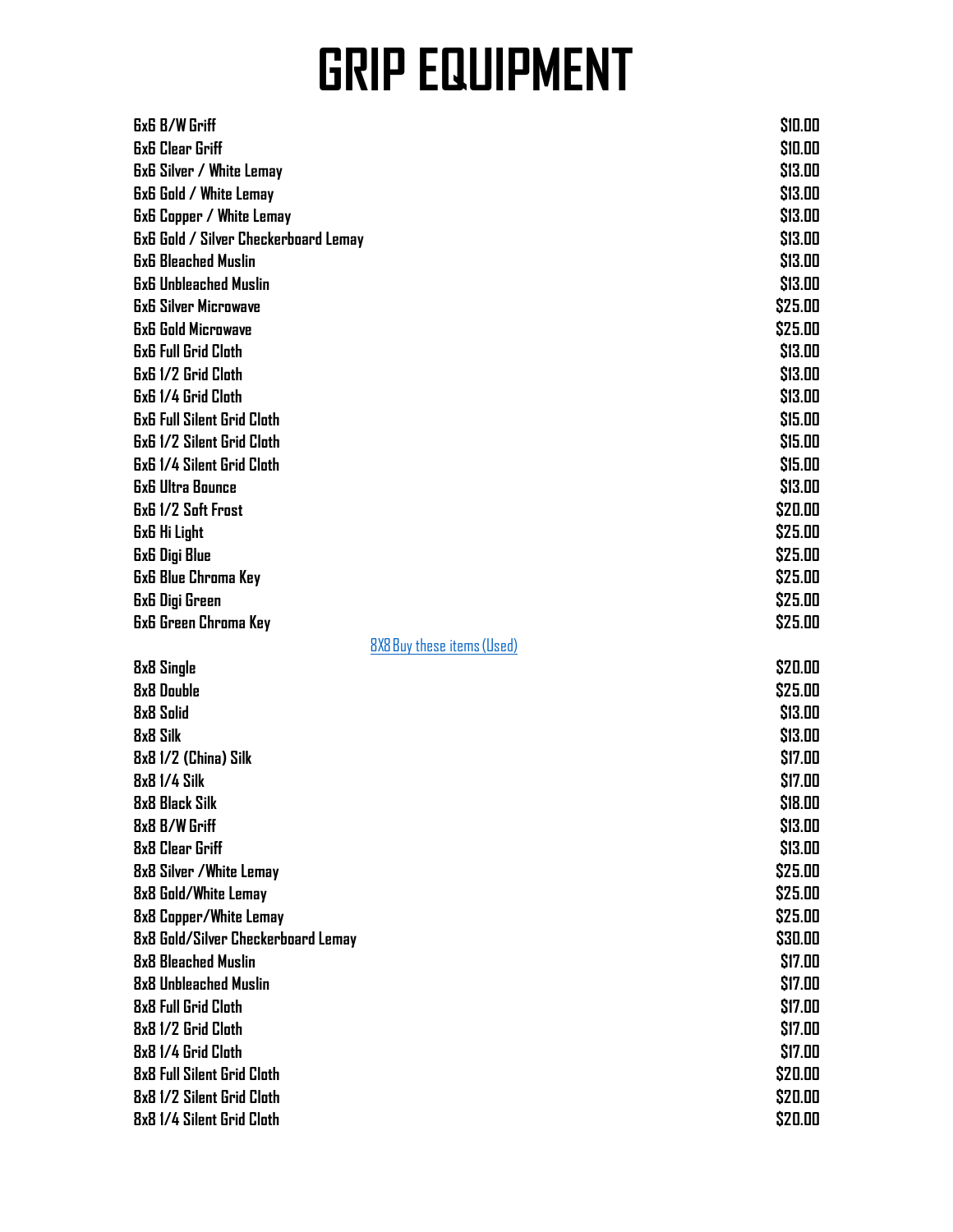| <b>8x8 Ultra Bounce</b>              | \$17.00                      |
|--------------------------------------|------------------------------|
| 8x8 1/2 Soft Frost                   | \$25.00                      |
| 8x8 Hi Lite                          | \$30.00                      |
| <b>8x8 Digi Blue</b>                 | \$35.00                      |
| 8x8 Blue Chroma Key                  | \$35.00                      |
| 8x8 Digi Green                       | \$35.00                      |
| 8x8 Green Chroma Key                 | \$35.00                      |
|                                      | 12X12 Buy these items (Used) |
| 12x12 Single                         | \$35.00                      |
| 12x12 Double                         | \$50.00                      |
| 12x12 Solid                          | \$18.00                      |
| 12x12 Silk                           |                              |
|                                      | \$18.00                      |
| 12x12 1/2 (China) Silk               | \$24.00                      |
| 12x12 1/4 Silk                       | \$24.00                      |
| 12x12 Black Silk                     | \$24.00                      |
| 12x12 B/W Grif                       | \$18.00                      |
| 12x12 Clear Grif                     | \$18.00                      |
| 12x12 Silver/White Lemay             | \$35.00                      |
| 12x12 Gold/White Lemay               | \$35.00                      |
| 12x12 Copper/White Lemay             | \$35.00                      |
| 12x12 Gold/Silver Checkerboard Lemay | \$40.00                      |
| 12x12 Silver Microwave               | \$40.00                      |
| 12x12 Gold Microwave                 | \$40.00                      |
| 12x12 Bleached Muslin                | \$24.00                      |
| 12x12 Unbleached Muslin              | \$24.00                      |
| 12x12 Full Grid Cloth                | \$24.00                      |
| 12x12 1/2 Grid Cloth                 | \$24.00                      |
| 12x12 1/4 Grid Cloth                 | \$24.00                      |
| 12x12 Full Silent Grid Cloth         | \$30.00                      |
| 12x12 1/2 Silent Grid Cloth          | \$30.00                      |
| 12x12 1/4 Slient Grid Cloth          | \$30.00                      |
| 12x12 Ultra Bounce                   | \$24.00                      |
| 12x12 1/2 Soft Frost                 | \$35.00                      |
| 12x12 Hi Lite                        | \$45.00                      |
| 12x12 Digi Blue                      | \$40.00                      |
| 12x12 Blue Chroma Key                | \$40.00                      |
| 12x12 Digi Green                     | \$40.00                      |
| 12x12 Green Chroma Key               | \$40.00                      |
|                                      | 20X20 Buy these items (Used) |
| 20x20 Single                         | \$85.00                      |
| 20x20 Double                         | \$125.00                     |
| 20x20 Solid                          | \$25.00                      |
| 20x20 Silk                           | \$25.00                      |
| 20x201/2 (China) Silk                | \$50.00                      |
| 20x20 1/4 Silk                       | \$35.00                      |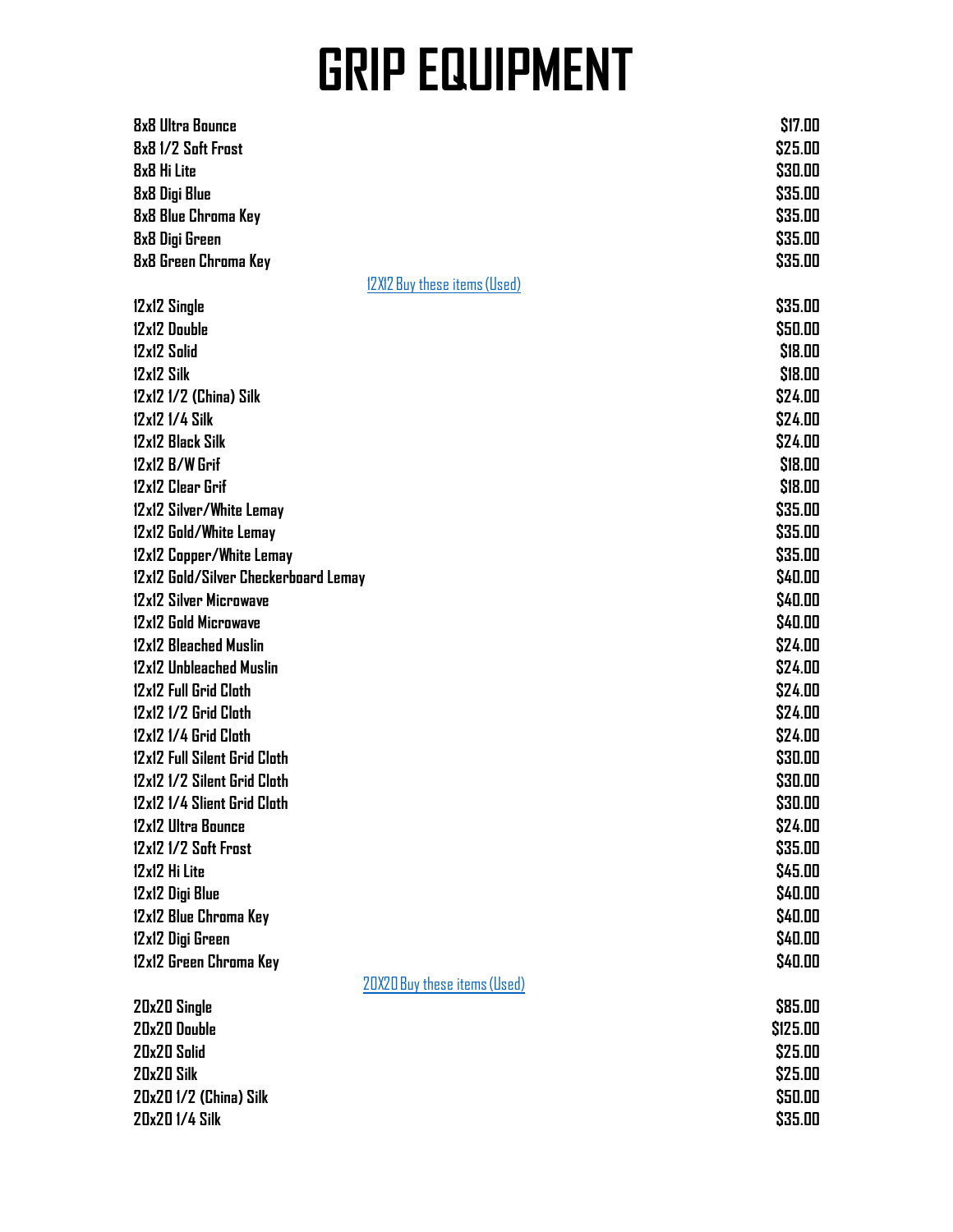| 20x20 Black Silk                                  | \$50.00  |
|---------------------------------------------------|----------|
| 20x20 B/W Grif                                    | \$25.00  |
| 20x20 Silver/White Lemay                          | \$75.00  |
| 20x20 Gold/White Lemay                            | \$75.00  |
| 20x20 Gold/Silver Checkerboard Lemay              | \$100.00 |
| 20x20 Bleached Muslin                             | \$35.00  |
| 20x20 Unbleached Muslin                           | \$35.00  |
| 20x20 Full Grid Cloth                             | \$35.00  |
| 20x20 1/2 Grid Cloth                              | \$35.00  |
| 20x20 1/4 Grid Cloth                              | \$35.00  |
| <b>20x20 Full Silent Grid Cloth</b>               | \$45.00  |
| 20x20 1/2 Silent Grid Cloth                       | \$45.00  |
| 20x20 1/4 Silent Grid Cloth                       | \$45.00  |
| 12X20, 20X30 Special Sizes Buy these items (Used) |          |
| 12x20 Solid                                       | \$25.00  |
| 12x20 Silk                                        | \$25.00  |
| 12x20 Ultra Bounce                                | \$25.00  |
| 12x20 1/2 Grid Cloth                              | \$25.00  |
| 12x20 Digi Green                                  | \$75.00  |
| 12x20 Chroma Green                                | \$75.00  |
| 12x20 Digi Blue                                   | \$75.00  |
| 12x20 Chroma Blue                                 | \$75.00  |
| 20x30 Silk                                        | \$50.00  |
|                                                   |          |

#### **DOLLIES**

| <b>Doorway Dolly</b> (Norms)<br>4 Wheel Steerable Doorway Dolly (Modern)<br>4 Wheel Steerable Cheesplate Doorway Dolly (Modern)<br>4 Wheel Steerable Cheesplate Doorway Dolly With Heavy Duty Mitchell Column (Great Mobile Base to move<br>jib arms around) | \$20.00<br>\$30.00<br>\$40.00<br>\$70.00 |
|--------------------------------------------------------------------------------------------------------------------------------------------------------------------------------------------------------------------------------------------------------------|------------------------------------------|
| <b>Western Dolly</b> (Norms)<br><b>Fold Up Cheesplate Dolly</b><br>Mini Platfom Dolly W/ 12Ft Track (Comes in Canvas bags)                                                                                                                                   | \$40.00<br>\$25.00<br>\$40.00            |
| <b>Cheesplate Sit down Pedistal Dolly</b> (With Skate Channel Wheels)                                                                                                                                                                                        | \$100.00                                 |
| Skate Wheels (Set of 4) For Norms Doorway Dolly (Rented with Doorway Dolly)<br>Skate Wheels (Set of 4) For Norms Doorway Dolly (Rented without Doorway Dolly)                                                                                                | \$20.00<br>\$25.00                       |
| Skate Channel Wheels (Modern Brand) (Set of 2) (Rented With Doorway Dolly) (These will not work on Curved<br>Track)<br>Skate Channel Wheels (Modern Brand) (Set of 2) (Rented Without Doorway Dolly) (These will not work on Curved<br>Track)                | \$20.00<br>\$35.00                       |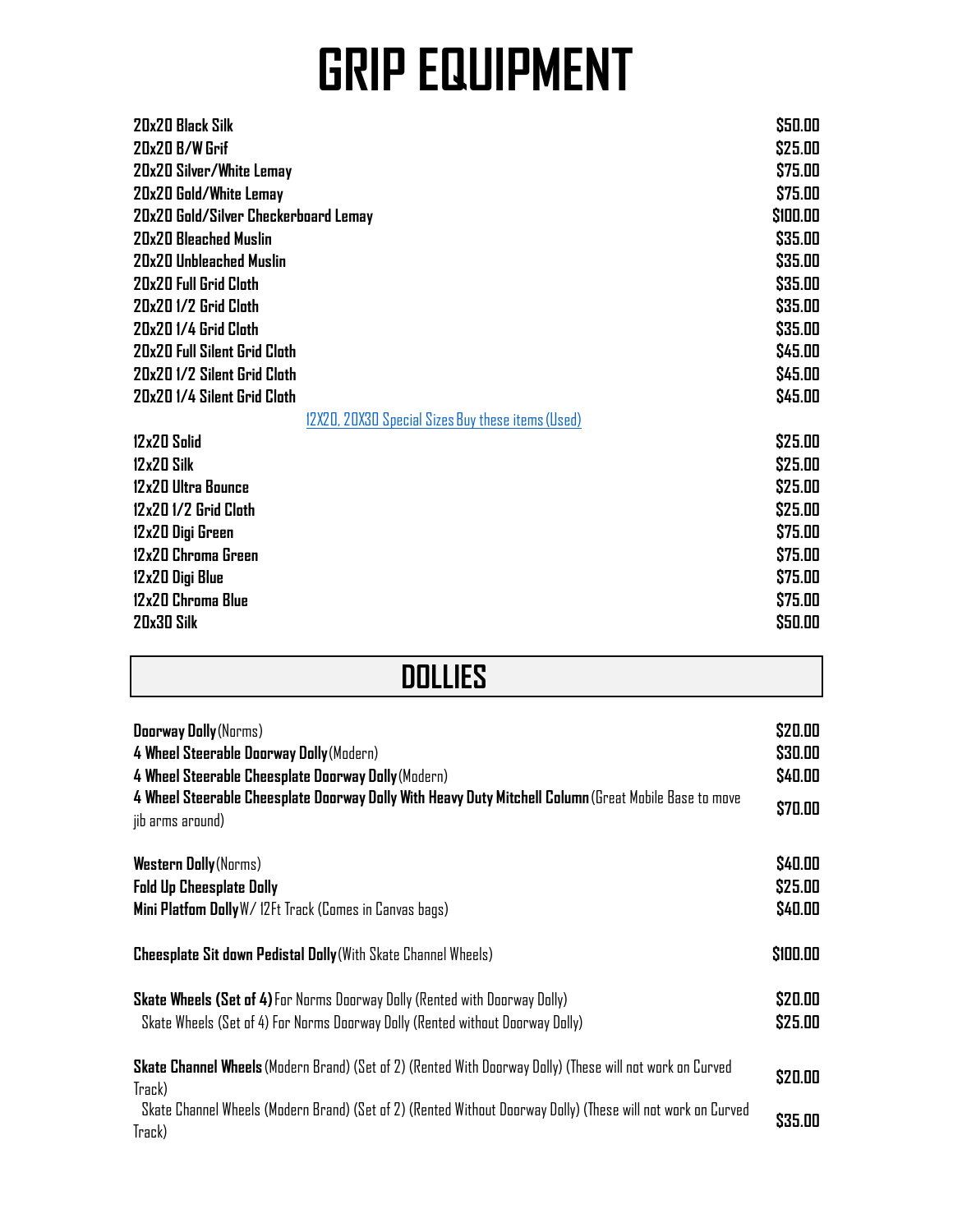| Porta Glide 90 Wheels (Rented With Doorway Dolly) (These Will Work With Curved Track)<br>Porta Glide 90 Wheels (Rented Without Doorway Dolly)(These Will Work With Curved Track) |                                                            |
|----------------------------------------------------------------------------------------------------------------------------------------------------------------------------------|------------------------------------------------------------|
| Porta Glide 90 Wheels With 16 Different Wheels (Rented With Doorway Dolly) (Will Work With Curved Track)                                                                         | \$35.00                                                    |
| Porta Glide 90 Wheels With 16 Different Wheels(Rented Without Doorway Dolly)(Will Work With Curved Track)                                                                        | \$40.00                                                    |
| Losmandy 3 Wheel Spider Dolly For Dolly Track<br><b>3 Floor Wheels</b><br><b>Losmandy 3 Wheel Spider Dolly With Floor Wheels</b>                                                 | \$40.00<br>\$12.00<br>\$40.00                              |
| <b>Losmandy 4 Wheel Sit Down Spider Dolly</b>                                                                                                                                    | \$100.00                                                   |
| Losmandy Flex Track For Use With 3 or 4 Wheels Spider Dollies (includes Leveling System)                                                                                         | \$30.00                                                    |
| <b>Norms Standup Sitdown Dolly</b>                                                                                                                                               | \$75.00                                                    |
| Premier Cameleon Dolly W/ Mitchell Mount (Note: This Dolly Will Only Boom Down, It Will Not Boom Up)<br>Premier PD-1 Dolly W/100mm Mount                                         | \$120.00<br>\$120.00                                       |
| <b>8' Track</b><br><b>6' Track</b><br>4' Track<br>90 Degree Curved Track (14Ft Outside Diameter)<br>45 Degree Curved Track (20Ft Outside Diameter)<br><b>Track Ramps</b>         | \$8.00<br>\$8.00<br>\$8.00<br>\$12.00<br>\$12.00<br>\$8.00 |
| <b>Crate of Wedges (48 pieces)</b><br><b>Crate of Wedges (27 pieces)</b>                                                                                                         | <b>\$6.00</b><br><b>\$6.00</b>                             |

**SLIDERS**

| Woody Dolly Slider Senior (Speed Pipe rail Dolly - Our Own Creation - Very Popular) Mitchell, 150mm, 100mm,<br>75mm Head Mounts. Has all the Bells and Whistles, Includes track to go up to 16ft                     | \$80.00                         |
|----------------------------------------------------------------------------------------------------------------------------------------------------------------------------------------------------------------------|---------------------------------|
| Woody Dolly Slider Junior (Speed Pipe rail Dolly - Our Own Creation - Very Popular) Only 100mm and 75mm head<br>use. Only Can only mount on Low combo's and Tripods. Only up to 8ft track included No vertical legs. | \$60.00                         |
| Woody Dolly Slider - Basic (Just Dolly and Speed Pipe rail Supports - Speed Pipe rail and Low Combos required)                                                                                                       | \$40.00                         |
| <b>2Ft MODERN Slider</b> (Requires Heavy Duty Mitchell or IOOMM Base)<br><b>3Ft MODERN Slider</b> (Requires Heavy Duty Mitchell or 100MM Base)<br>4Ft MODERN Slider (Requires Heavy Duty Mitchell or 100MM Base)     | \$75.00<br>\$100.00<br>\$125.00 |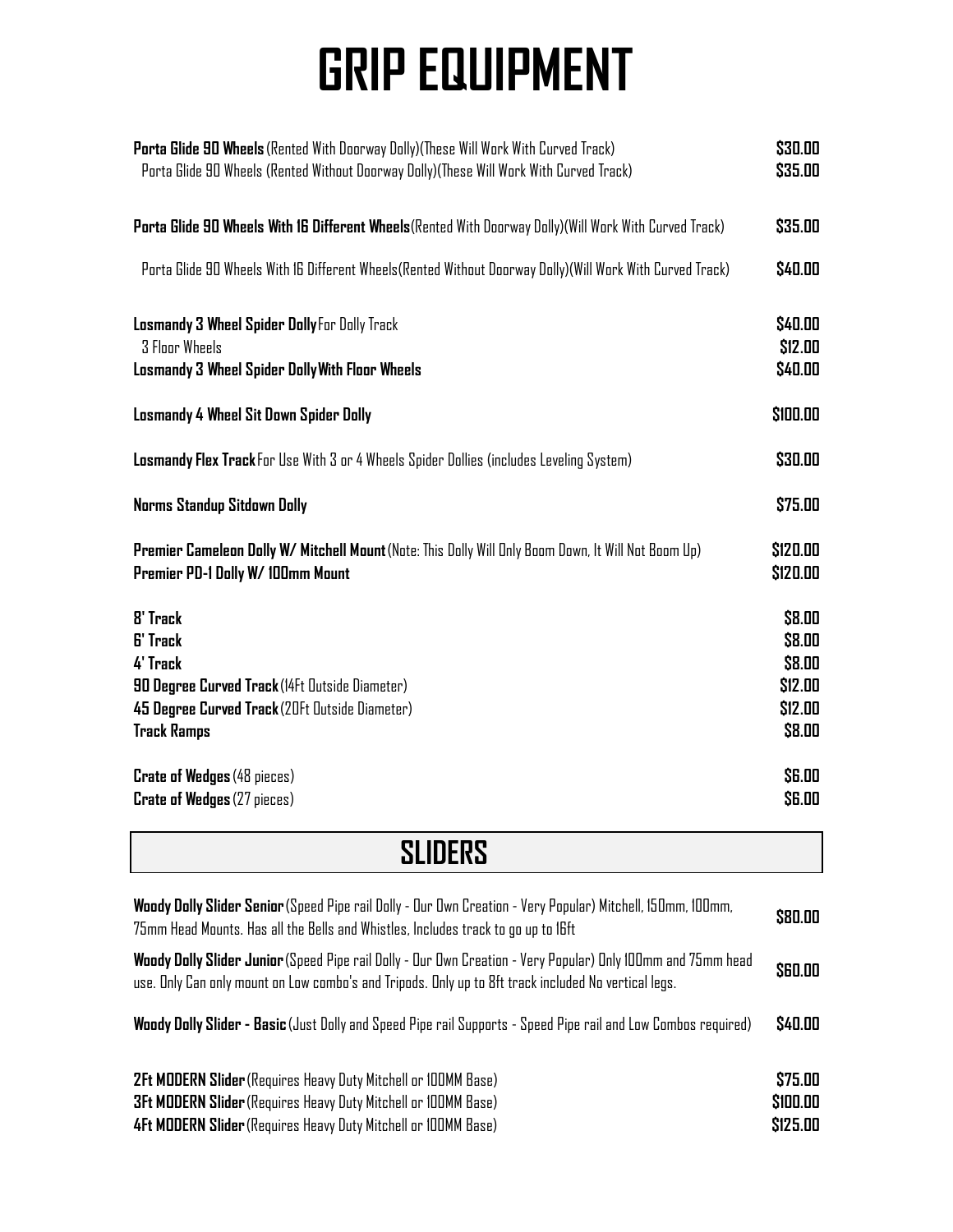#### **3 1/2Ft CINEPED Rotating Slider and Base System \$150.00**

#### **JIB ARMS**

| Losmandy Traveler Porta Jib (3-5ft Reach) (100 Base - Can Use 100mm, 75mm Heads)                       |          |
|--------------------------------------------------------------------------------------------------------|----------|
| Losmandy Heavy Duty 100mm Tripod for Traveler                                                          | \$25.00  |
| Losmandy 100mm Heavy Duty Tripod (Works well With Traveler)                                            | \$25.00  |
| Losmandy Standard Porta Jib (5Ft Reach) (Mitchell Base - Can Use Mitchell, 150mm, 100mm, 75mm Heads)   | \$125.00 |
| <b>3 Ft Extention for Standard</b>                                                                     | \$25.00  |
| <b>Intel-A-Jib</b> (W/ GFt or 10Ft Reach) (Mitchell Base - Can Use Mitchell, 150mm, 100mm, 75mm Heads) | \$175.00 |
| Heavy Duty Mitchell Sticks and Spreader (Ronford, Oconner, Cartoni)                                    | \$35.00  |
| Ronford Heavy Duty Rolling Spreader                                                                    | \$25.00  |

#### **FLUID HEADS AND TRIPODS**

| <b>O'Conner 515 DV Fluid Head</b> W/ Sticks & 100mm Hi Hat                                            | \$65.00       |
|-------------------------------------------------------------------------------------------------------|---------------|
| <b>O'Conner 1030 Fluid Head W/ Sticks &amp; 100mm Hi Hat</b>                                          | \$85.00       |
| O'Conner 2060 Fluid Head (Mitchell Tripod Required)                                                   | \$85.00       |
| O'Conner 2575 Fluid Head (Mitchell Tripod Required)                                                   | \$85.00       |
| <b>Cartoni DV Focus Head W/ Sticks &amp; 100mm Hi Hat</b>                                             | <b>S65.00</b> |
| Cartoni Smart Head (For Cameras Up to 12Lbs - Perfect For Use On Jib Arms) (100mm Ball Base required) | \$65.00       |
| <b>Ronford Heavy Duty Tall Mitchell Sticks W/Spreaders</b>                                            | \$35.00       |
| Ronford Heavy Duty Short Mitchell Sticks W/Spreaders                                                  | \$35.00       |
| <b>Oconner Heavy Duty Tall Mitchell Sticks W/Spreaders</b>                                            | \$35.00       |
| <b>Oconner Heavy Duty Short Mitchell Sticks W/Spreaders</b>                                           | \$35.00       |
| Cartoni Heavy Duty Tall Mitchell Sticks W/Spreaders                                                   | \$35.00       |
| <b>100mm Ball Tripod Sticks W/Spreader</b>                                                            | \$25.00       |
| 100mm Ball Tripod Short Sticks W/Spreader                                                             | \$25.00       |

#### **CAR MOUNTS Norms Hostess Tray Car Mount** w/ Ball Level Head **\$60.00 Norms Car Hood Mount \$60.00 Modern Hostess Tray Car Mount** w/ Ball Level Head **\$100.00 Modern Car Hood Mount** w/ Ball Level Head **\$100.00**

 Extra Ball Leveling Head **\$20.00 10" Super Suction Cup W/ Ball Level Head \$40.00 10" Super Suction Cup** W/ Baby Pin **\$10.00**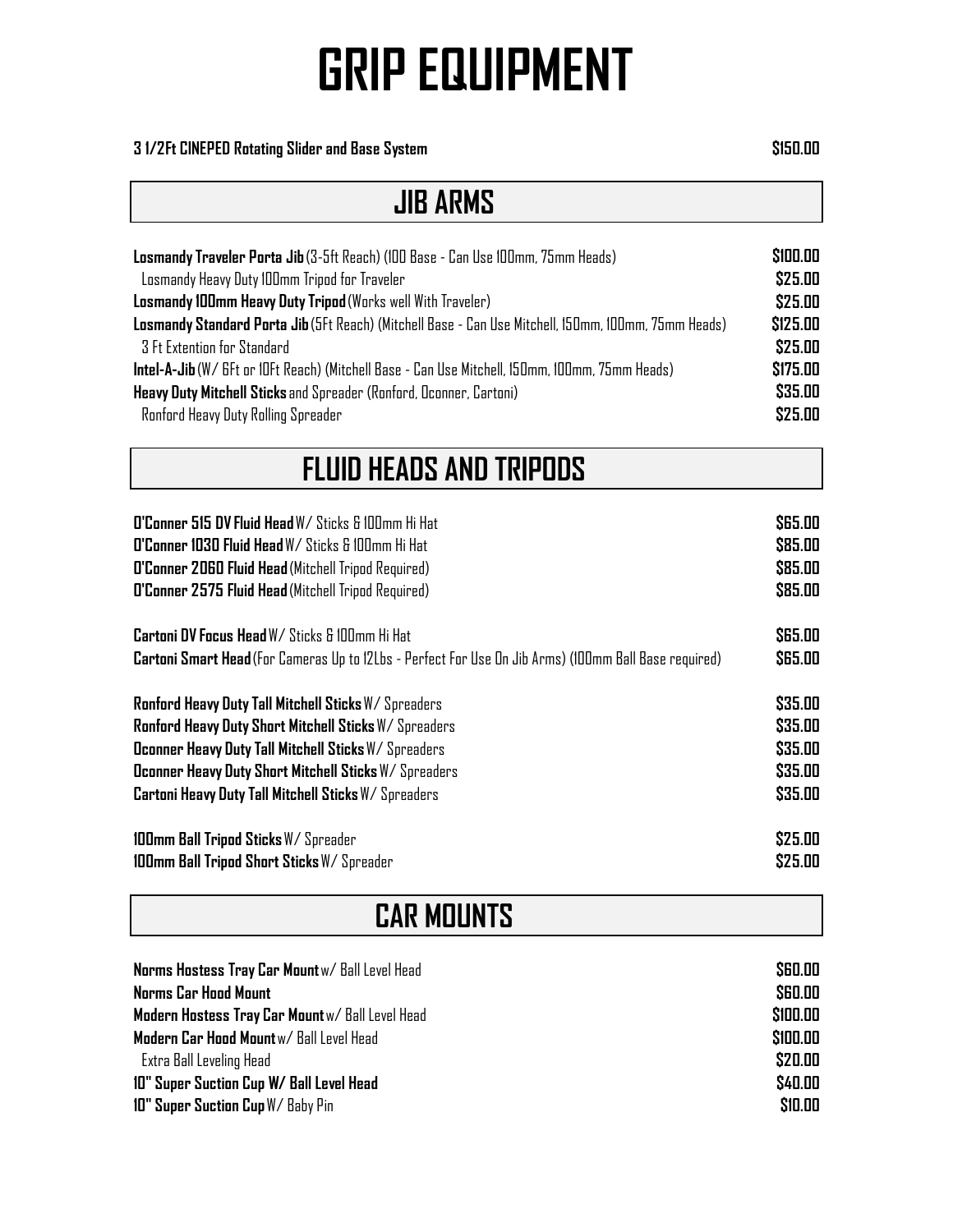#### **WALKIE TALKIE'S**

**Motorola CP 200 Walkie Talkie** Includes Battery and Charger **\$10.00 Hand Held Mike For CP 200 \$2.00 Surveillance Kit for CP 200 \$6.00 Head Set For CP 200 \$3.00**

### **PRE-SELECTED GRIP PACKAGES**

**We do not rent the grip packages without an equal matching amount of additional rental. For example: If** 

#### **1 TON GRIP PACKAGE - NO TRUCK**

7 C-Stands; 1 Short C-Ctand; 2 Regular Combos; 1 Baby Offset; 2 Baby Plates; 2 Duckbill Holder; 1 Foamcore Holder; 2 Ceiling Clips; 2 Jr. to Baby Adaptors; 2 Jr. Grip Heads; 2 6" C-Clamp w/ Baby; 2 12" Furni Clamps; 2 Mayfers; 2 Cardillini; 5 Safety Hangers; 1 4-Step Ladder; 8 20lb Sandbags; 4 Full Apples; 2 Each 1/2, 1/4, Pancake Apples; 5 Each #1, #2, #3 Grip Clips; 2 Furni Pads; 1 Each 18x24 Single, Double, Silk; 2 18x24 Solids; 1 Each 2x3 Single, Double, Silk; 2 2x3 Solids; 1 6x6 Butterfly Set. Additional Items Available at Extra Cost - See A La Cart Lighting & Grip List

ONE DAY OR WEEKEND **\$65.00** 

WEEKLY (7 DAYS) **\$130.0** 

#### **2 TON GRIP PACKAGE - NO TRUCK**

1 Taco Cart w/ 1 Flag Box; 10 C-Stands; 2 Short C-stands; 2 Each Short and Regular Gobo Arms; 1 Gobo Head; 1 Low Combos; 4 Regular Combos; 1 Baby Offset; 1 Jr. Offset; 1 Jr. Riser; 1 2x4 Wall Spreader; 3 Baby Plates; 1 Jr. Plate; 2 Duckbill Holders; 1 Foamcore Holder; 2 Ceiling Clips w/ Baby; 2 Jr. to Baby Adaptors; 2 Jr. Grip Heads; C-Clamps w/ Baby: 1 4", 2 6", 1 8"; 1 8" C-Clamp; 2 12" Furni Clamps; 3 Mayfers; 3 Cardillini; 2 Chain Vise w/ Baby; 5 Safety Hangers; 1 4' Step Ladder; 1 8' Step Ladder; 15 20lb Sandbags; 5 35lb Sandbags; 6 Full Apples; 4 Each 1/2, 1/4, and Pancake Apples; 1 Set Cup Blocks; 5 Each #1, #2, #3 Grip Clips; 4 Furni Pads; 2 4x4 Silver Shiny Boards; 2 Each 2x3 Single, Double, and Silk; 4 2x3 Solids; 2 2x3 Empty; 1 Each 2x3 Wood and Celo Cuc; 1 Each 4x4 Single, Double, and Silk; 3 Each 4x4 Solid and Empty; 1 Each 18x48 and 24x60 Cutters; 1 6x6 Butterfly Set. Additional Items Available at Extra Cost - See A La Cart Lighting & Grip List

> ONE DAY OR WEEKEND **\$150.00 WEEKLY (7 DAYS) \$300.00**

**3 TON GRIP PACKAGE - NO TRUCK**